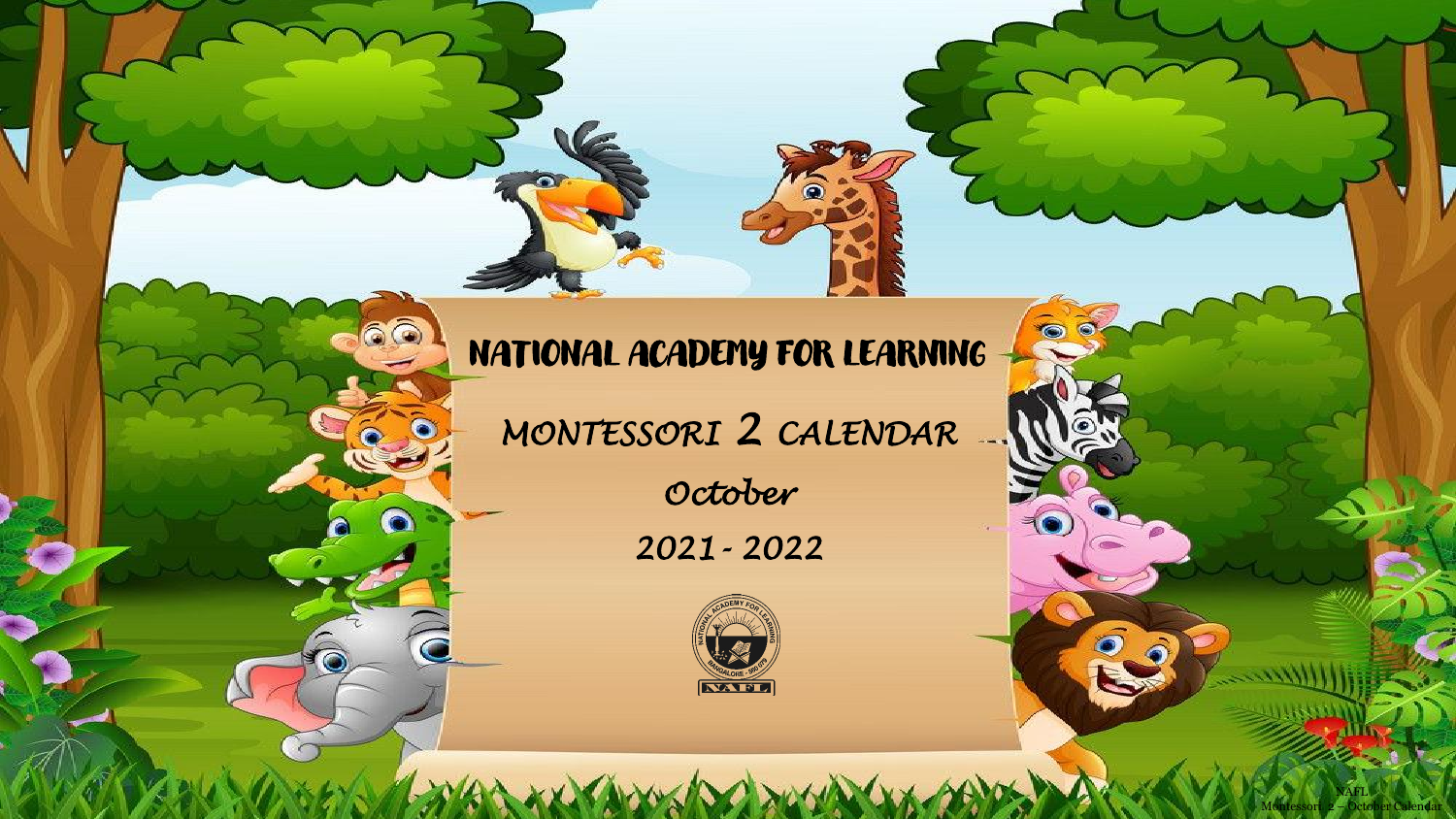## Montessori **2**  October –Animal Kingdom

Theme-based Synchronous Sessions

We discuss:

- Names of the young ones
- Animal adaptation based on habitat
- How animals help us
- Nomenclature for parts of the body of different animals (bird, horse, turtle, insect, fish)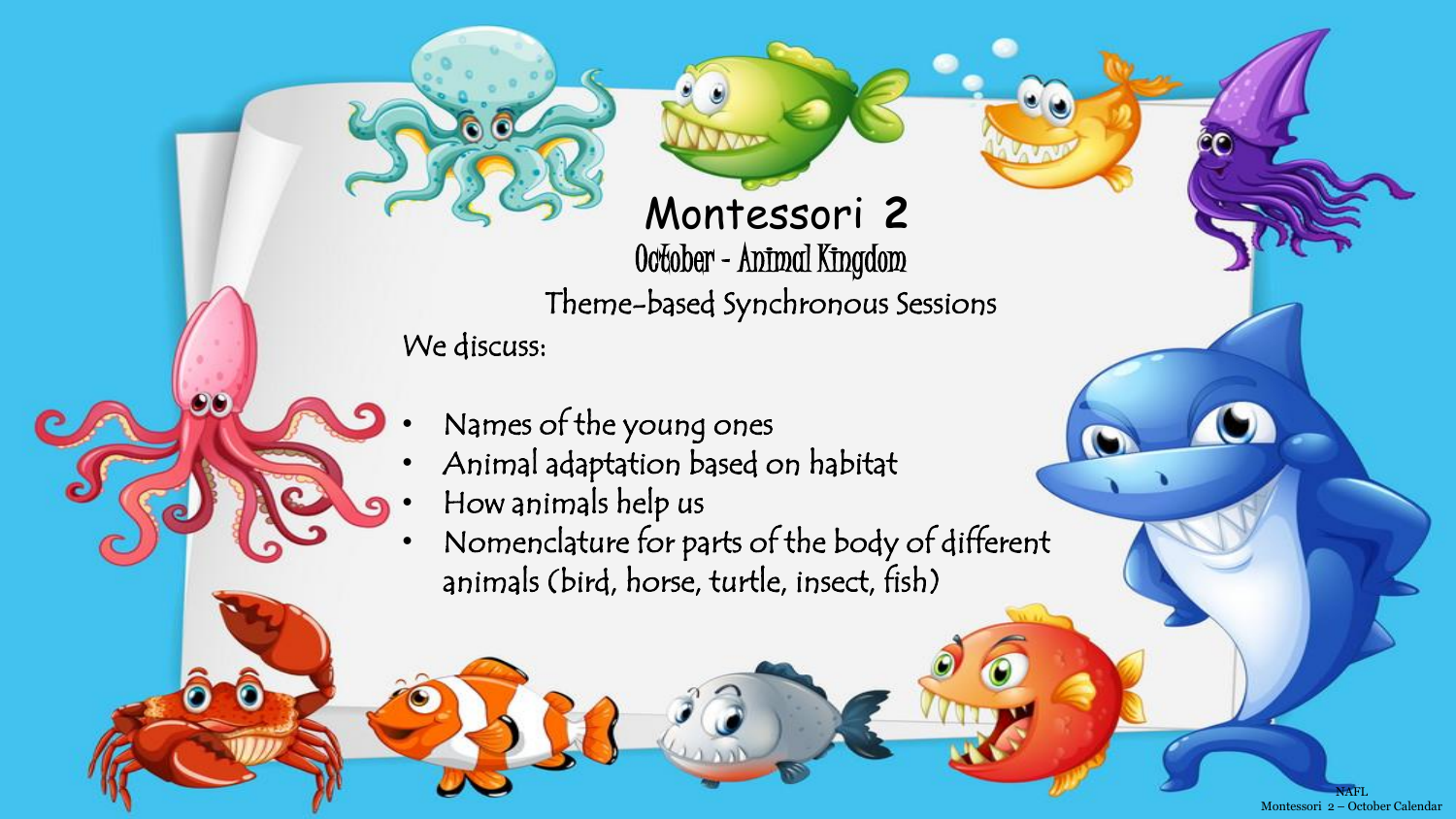## *Asynchronous Sessions*

 $\widehat{\bullet}$ 

 $\bullet$ 

NAFL Montessori 2 – October Calendar

 $\bullet$ 

 $\bullet$ 

•*Wellness videos*

Montessori **- 2** 

October –Animal Kingdom

- •*Rhymes*
- •*Stories*
- •*Simple crafts*
- •*Flash cards*
- •*EPL activities*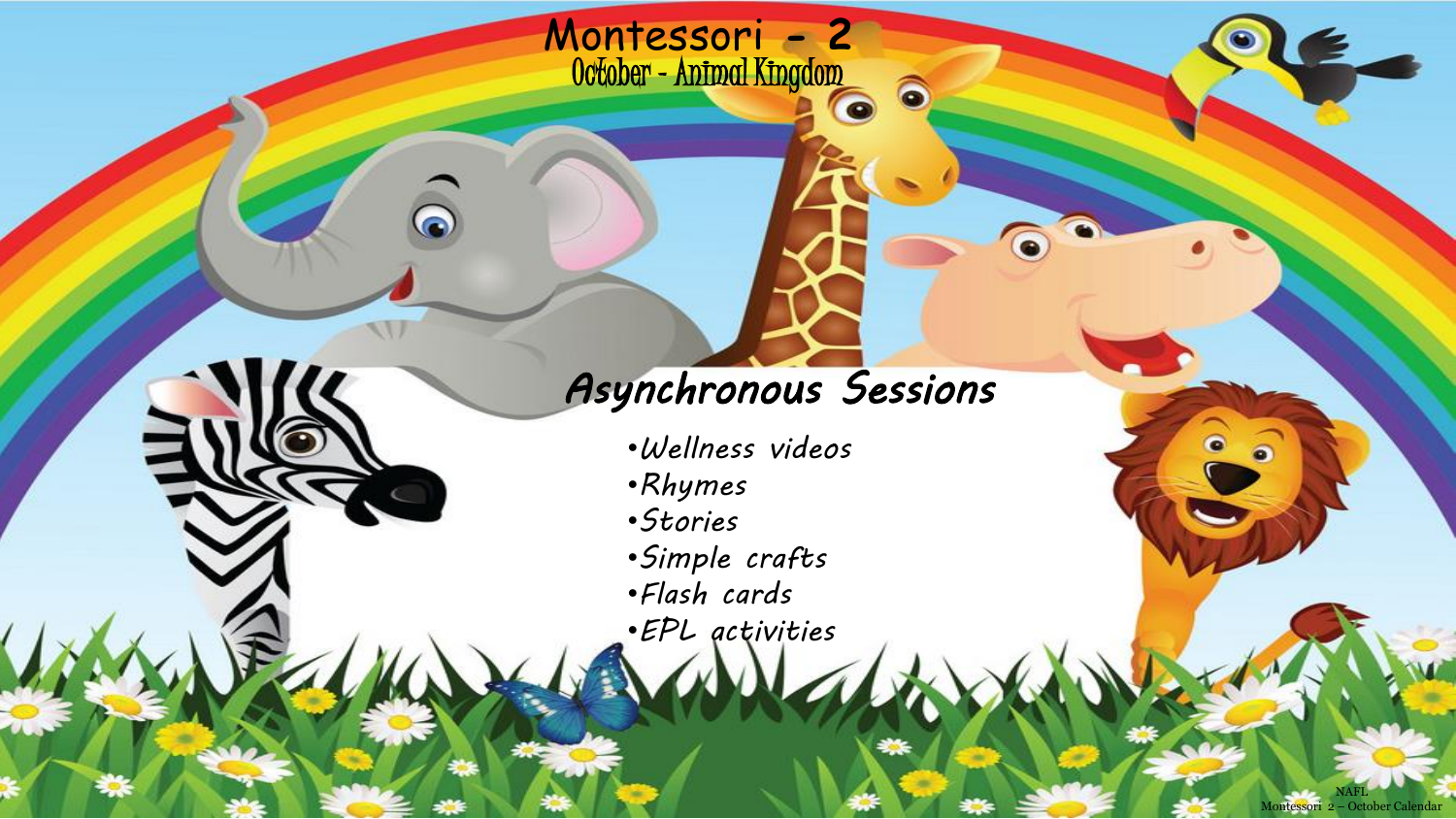

•Traditional Names 11 to 19 •Writing of Numbers from 11 to 19 •Formation of words using Moveable Alphabet Box •Reading of phonic words •What comes just before, just after (1 to 10)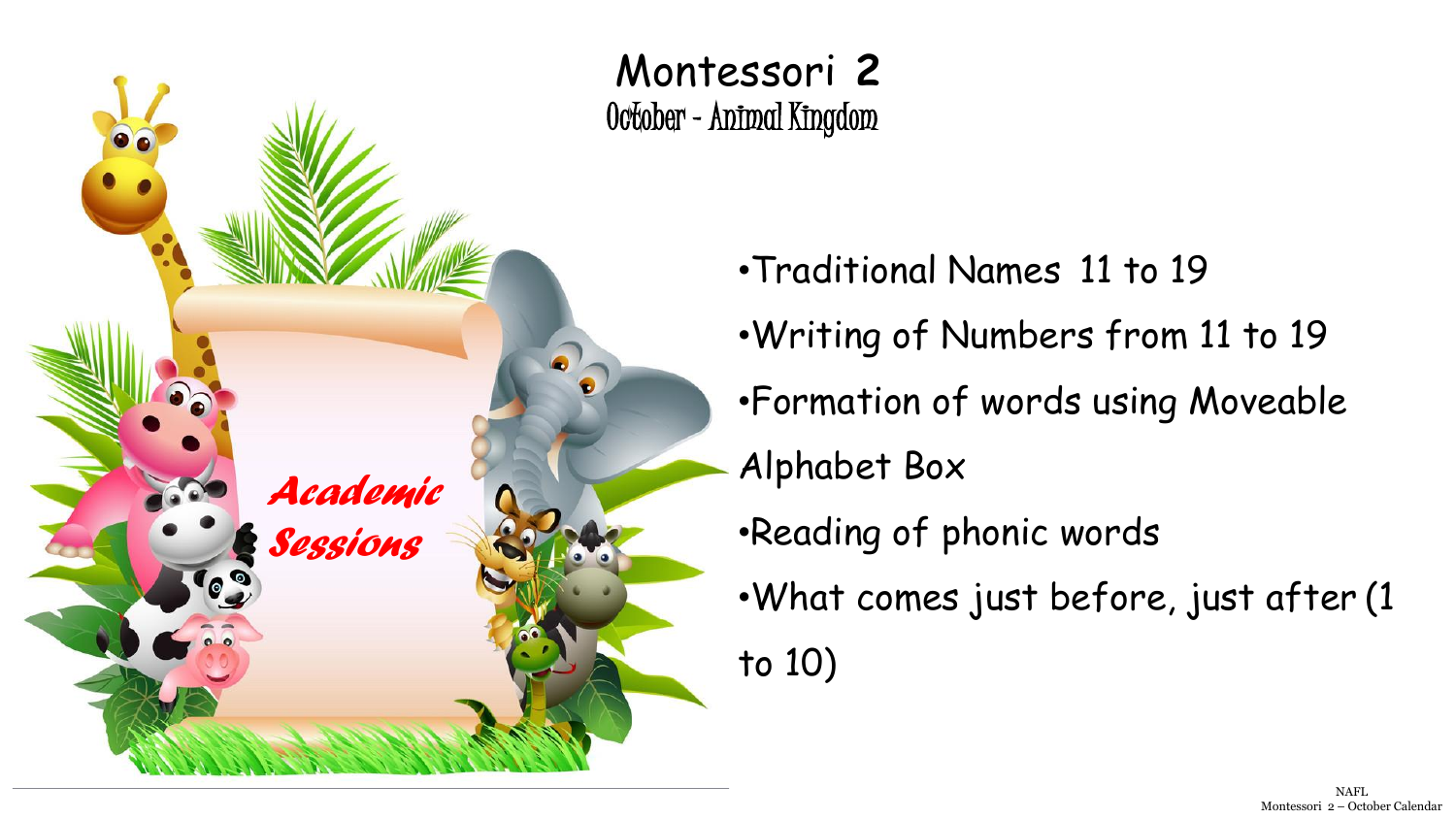Montessori **2** 

October –Animal Kingdom



Oct 8: Dussehra Assembly

Oct 9-19: Dussehra Holidays

Oct 20: School re-opens

Oct 29: Ethnic wear